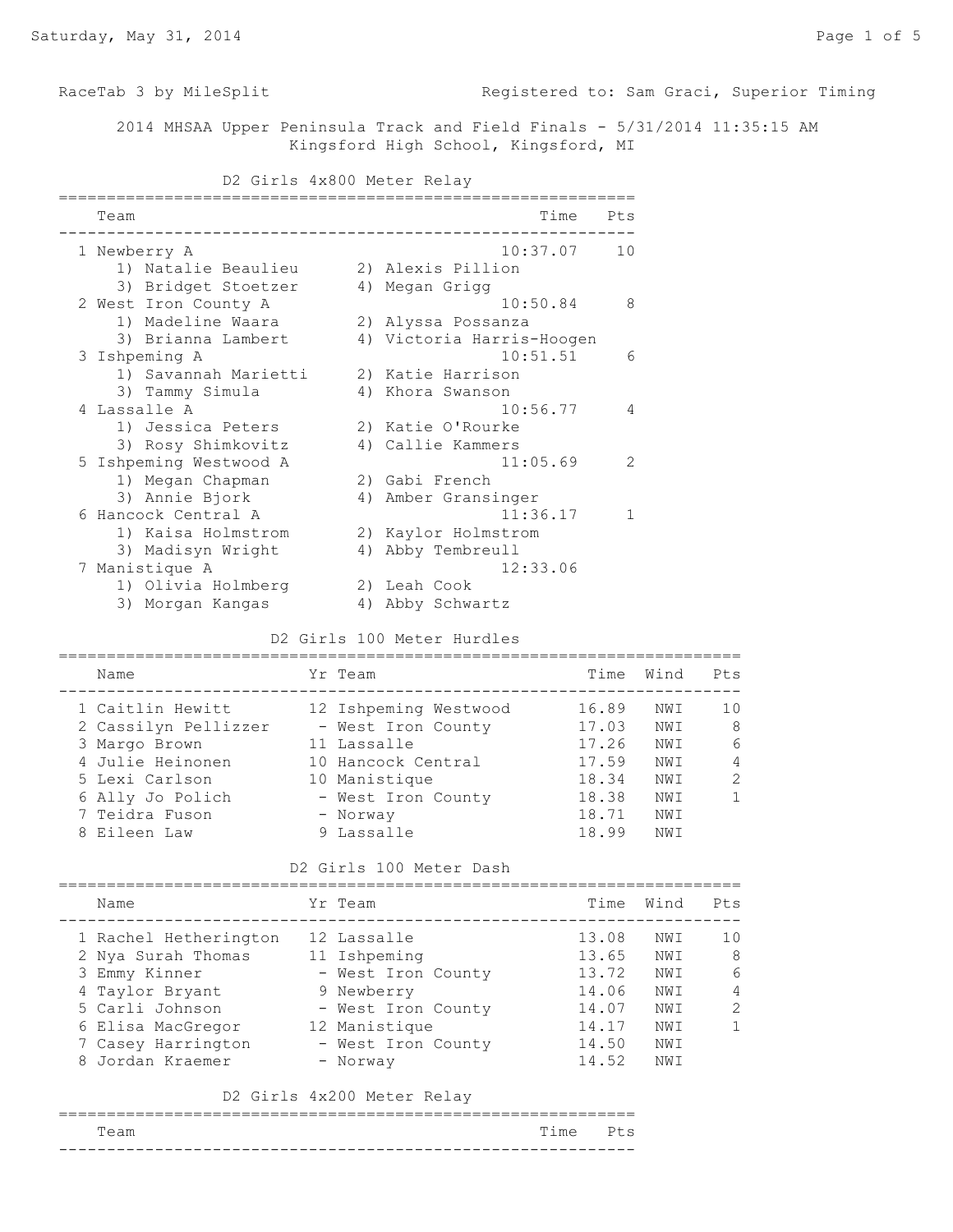|   | 1 Lassalle A          | 1:53.10<br>10          |               |
|---|-----------------------|------------------------|---------------|
|   | 1) Eileen Law         | 2) Morgan Lavake       |               |
|   | 3) Margo Brown        | 4) Rachel Hetherington |               |
|   | 2 West Iron County A  | 1:53.55                | 8             |
|   | 1) Casey Harrington   | 2) Sarah Penkivech     |               |
|   | 3) Brianna Lambert    | 4) Carli Johnson       |               |
|   | 3 Newberry A          | 1:55.88                | 6             |
|   | 1) Emily Charbonneau  | 2) Kelsey Carson       |               |
|   | 3) Megan Grigg        | 4) Cori Canfield       |               |
|   | 4 Lanse A             | 1:58.15                | 4             |
|   | 1) Autumn Haataja     | 2) Karli Hoggard       |               |
|   | 3) Lindsay Hulkkonen  | 4) Rebecca Roth        |               |
|   | 5 Hancock Central A   | 1:59.53                | $\mathcal{L}$ |
|   | 1) Ashley Boomer      | 2) Hailey Watson       |               |
|   | 3) Katelyn Patnode    | 4) Chelsea Williams    |               |
|   | 6 Manistique A        | 2:00.54                | $\mathbf{1}$  |
|   | 1) Shelby Carlson     | 2) Vanessa McNamara    |               |
|   | 3) Korissa Bosanic    | 4) Leah Cook           |               |
|   | 7 L L Wright A        | 2:01.94                |               |
|   | 1) Rachel Hudacek     | 2) Taylor Makinen      |               |
|   | 3) Leah Braucher      | 4) Vanessa Nasi        |               |
| 8 | Iron Mountain A       | 2:09.37                |               |
|   | 1) Janey Christiansen | 2) Kiera Bishop        |               |
|   | 3) Mimi Pham          | 4) Maia Shampo         |               |
|   |                       |                        |               |

# D2 Girls 1600 Meter Run

| Name                      | Yr Team               | Time    | Wind | Pts            |
|---------------------------|-----------------------|---------|------|----------------|
| 1 Holly Blowers           | 10 Manistique         | 5:26.30 | NWI  | 1 <sub>0</sub> |
| 2 Natalie Beaulieu        | 10 Newberry           | 5:28.71 | NW I | 8              |
| 3 Katie Etelamaki         | 10 Ishpeming Westwood | 5:41.08 | NWI  | 6              |
| 4 Lillian Calcaterra      | 11 Lassalle           | 5:46.19 | NWI  | 4              |
| 5 Johnsen Kyra            | - Norway              | 5:50.85 | NWI  | $\mathcal{L}$  |
| 6 Jessica Gering          | 12 L L Wright         | 5:59.41 | NWI  | $\mathbf{1}$   |
| 7 Khora Swanson           | 9 Ishpeming           | 6:16.63 | NWI  |                |
| SCR Victoria Harris-Hooge | - West Iron County    | ΝT      | NW T |                |

|               | D2 Girls 4x100 Meter Relay              |    |                      |       |               |
|---------------|-----------------------------------------|----|----------------------|-------|---------------|
| Team          |                                         |    |                      | Time  | Pts           |
|               | 1 West Iron County A                    |    |                      | 53.38 | 10            |
|               | 1) Casey Harrington (2) Ally Jo Polich  |    |                      |       |               |
|               | 3) Elizabeth Pellizzer 4) Carli Johnson |    |                      |       |               |
| 2 Ishpeming A |                                         |    |                      | 53.94 | 8             |
|               | 1) Brianna Aho                          |    | 2) Erin Casey        |       |               |
|               | 3) Jessica Spencer                      |    | 4) Nya Surah Thomas  |       |               |
| 3 Lassalle    |                                         |    |                      | 54.13 | 6             |
| 4 Newberry A  |                                         |    |                      | 54.80 | 4             |
|               | 1) Emily Charbonneau                    |    | 2) Katie Parker      |       |               |
|               | 3) Monika Tomica                        |    | 4) Kelsey Carson     |       |               |
| 5 Lanse A     |                                         |    |                      | 55.51 | $\mathcal{L}$ |
|               | 1) Karli Hoggard                        |    | 2) Lindsay Hulkkonen |       |               |
|               | 3) Maddie Etelamaki                     |    | 4) Rebecca Roth      |       |               |
|               | 6 Manistique A                          |    |                      | 55.58 | 1             |
|               | 1) Shelby Carlson                       |    | 2) Elisa MacGregor   |       |               |
|               | 3) Vanessa McNamara                     |    | 4) Carly Chase       |       |               |
|               | 7 L L Wright A                          |    |                      | 57.40 |               |
|               | 1) Rachel Hudacek                       |    | 2) Taylor Makinen    |       |               |
|               | 3) Leah Braucher                        | 4) | Vanessa Nasi         |       |               |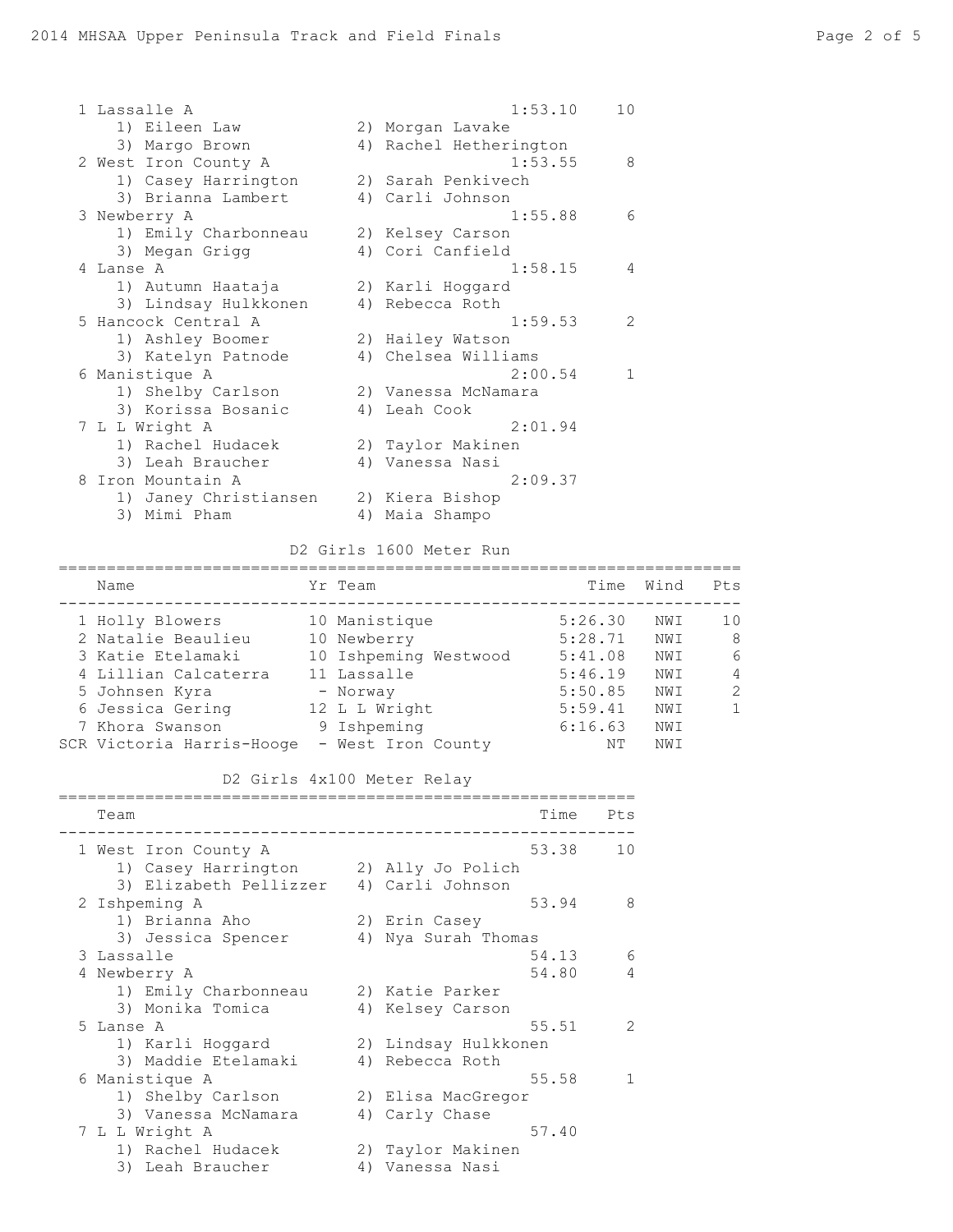|  | 8 Iron Mountain A |                    |
|--|-------------------|--------------------|
|  |                   | $11$ Tanou Christi |

3) Mimi Pham

# $1:03.05$

1) Janey Christiansen 2) Kiera Bishop

# D2 Girls 400 Meter Dash

| Name                  | Yr Team            | Time    | Wind | Pt.s          |
|-----------------------|--------------------|---------|------|---------------|
| 1 Emmy Kinner         | - West Iron County | 1:00.98 | NWI  | 10            |
| 2 Rachel Hetherington | 12 Lassalle        | 1:02.15 | NWI  | 8             |
| 3 Holly Blowers       | 10 Manistique      | 1:02.40 | NWI  | 6             |
| 4 Morgan Skytta       | 11 Ishpeming       | 1:04.01 | NWI  | 4             |
| 5 Bridget Stoetzer    | 10 Newberry        | 1:04.18 | NWI  | $\mathcal{L}$ |
| 6 Elizabeth Pellizzer | - West Iron County | 1:04.77 | NWI  | 1             |
| 7 Brianna Lambert     | - West Iron County | 1:05.27 | NWI  |               |
| 8 Brenda Casanova     | - Norway           | 1:05.75 | NW I |               |

#### D2 Girls 300 Meter Hurdles

======================================================================= Name  $Yr$  Team Time Wind Pts ----------------------------------------------------------------------- 1 Cassilyn Pellizzer - West Iron County 48.19 NWI 10 2 Taylor Bryant 9 Newberry 48.83 NWI 8 3 Ellie Lucier 10 Hancock Central 50.01 NWI 6 4 Margo Brown 11 Lassalle 50.14 NWI 4 5 Jessica Spencer 11 Ishpeming 51.70 NWI 2 6 Alexis Golfis - West Iron County 52.14 NWI 1 7 Kelsey Dehanke 9 Manistique 54.09 NWI 8 Teidra Fuson - Norway 54.87 NWI

#### D2 Girls 800 Meter Run

| Name                      | Yr Team               | Time    | Wind | Pts           |
|---------------------------|-----------------------|---------|------|---------------|
| 1 Holly Blowers           | 10 Manistique         | 2:31.29 | NWI  | 10            |
| 2 Natalie Beaulieu        | 10 Newberry           | 2:31.55 | NWI  | 8             |
| 3 Bridget Stoetzer        | 10 Newberry           | 2:31.62 | NWI  | 6             |
| 4 Katie Etelamaki         | 10 Ishpeming Westwood | 2:35.56 | NWI  | 4             |
| 5 Lillian Calcaterra      | 11 Lassalle           | 2:38.77 | NWI  | $\mathcal{L}$ |
| 6 Annie Bjork             | 10 Ishpeming Westwood | 2:39.48 | NWI  | 1.            |
| 7 Tammy Simula            | 11 Ishpeming          | 2:39.56 | NWI  |               |
| SCR Victoria Harris-Hooge | - West Iron County    | NΤ      | NWI  |               |

### D2 Girls 200 Meter Dash

| Name                  | Yr Team            | Time  | Wind | Pts            |
|-----------------------|--------------------|-------|------|----------------|
| 1 Rachel Hetherington | 12 Lassalle        | 26.86 | NWI  | 1 <sub>0</sub> |
| 2 Emmy Kinner         | - West Iron County | 27.42 | NWI  | - 8            |
| 3 Nya Surah Thomas    | 11 Ishpeming       | 28.12 | NWI  | 6              |
| 4 Carli Johnson       | - West Iron County | 28.27 | NWI  | $\overline{4}$ |
| 5 Ellie Lucier        | 10 Hancock Central | 28.66 | NWI  | $\overline{2}$ |
| 6 Shelby Carlson      | 11 Manistique      | 29.53 | NWI  | 1              |
| 7 Brenda Casanova     | - Norway           | 29.56 | NWI  |                |
| 8 Shakir Smith        | 10 Lassalle        | 29.62 | NWI  |                |
|                       |                    |       |      |                |

#### D2 Girls 3200 Meter Run

| Name               | Yr Team     |                 | Time Wind Pts |  |
|--------------------|-------------|-----------------|---------------|--|
| 1 Natalie Beaulieu | 10 Newberry | 12:21.37 NWT 10 |               |  |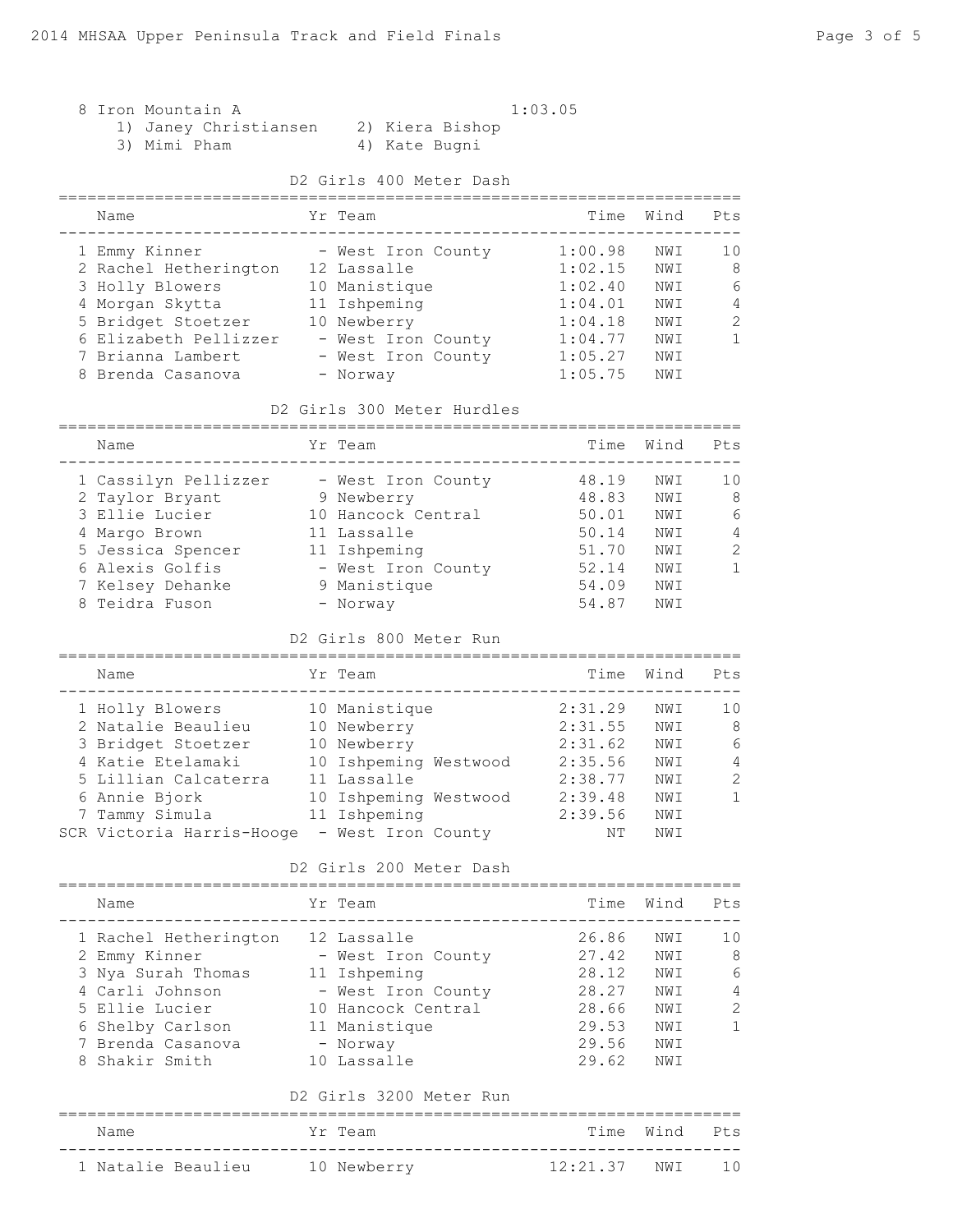| rage + or o |  |  |
|-------------|--|--|
|             |  |  |
|             |  |  |
|             |  |  |

| 2 Katie Etelamaki<br>3 Olivia Holmberg<br>4 Abby Tembreull<br>5 Lillian Calcaterra 11 Lassalle<br>6 Rosy Shimkovitz<br>9 Lassalle<br>7 Madisyn Wright - Hancock Central<br>SCR Victoria Harris-Hooge - West Iron County<br>D2 Girls 4x400 Meter Relay | 10 Ishpeming Westwood<br>11 Manistique<br>12 Hancock Central | 12:51.41     | 13:16.53<br>13:17.69<br>13:28.24<br>13:41.78<br>15:03.15<br>NΤ | NWI<br>NWI<br>NWI<br>NWI<br>NWI<br>NWI<br>NWI | 8<br>6<br>$\overline{4}$<br>$\overline{c}$<br>$\mathbf{1}$ |
|-------------------------------------------------------------------------------------------------------------------------------------------------------------------------------------------------------------------------------------------------------|--------------------------------------------------------------|--------------|----------------------------------------------------------------|-----------------------------------------------|------------------------------------------------------------|
|                                                                                                                                                                                                                                                       |                                                              |              |                                                                |                                               |                                                            |
| Team                                                                                                                                                                                                                                                  |                                                              | Time Pts     |                                                                |                                               |                                                            |
| 1 West Iron County A                                                                                                                                                                                                                                  |                                                              | $4:18.96$ 10 |                                                                |                                               |                                                            |
| 1) Elizabeth Pellizzer 2) Brianna Lambert                                                                                                                                                                                                             |                                                              |              |                                                                |                                               |                                                            |
| 3) Emmy Kinner (4) Cassilyn Pellizzer                                                                                                                                                                                                                 |                                                              |              |                                                                |                                               |                                                            |
| 2 Newberry A<br>1) Katie Parker 2) Alexis Pillion                                                                                                                                                                                                     |                                                              | 4:35.12      | 8                                                              |                                               |                                                            |
| 3) Cori Canfield                                                                                                                                                                                                                                      | 4) Bridget Stoetzer                                          |              |                                                                |                                               |                                                            |
| 3 Ishpeming A                                                                                                                                                                                                                                         |                                                              | 4:38.71      | 6                                                              |                                               |                                                            |
| 1) Tammy Simula                                                                                                                                                                                                                                       | 2) Savannah Marietti                                         |              |                                                                |                                               |                                                            |
| 3) Katie Harrison<br>4 Norway A                                                                                                                                                                                                                       | 4) Morgan Skytta                                             | 4:39.42      | 4                                                              |                                               |                                                            |
| 1) Jordan Kraemer                                                                                                                                                                                                                                     | 2) Teidra Fuson                                              |              |                                                                |                                               |                                                            |
| 3) Alexis Kallenbach (4) Brenda Casanova                                                                                                                                                                                                              |                                                              |              |                                                                |                                               |                                                            |
| 5 Lassalle A                                                                                                                                                                                                                                          |                                                              | 4:39.52      | 2                                                              |                                               |                                                            |
| 1) Sydni Sexton<br>3) Shakir Smith                                                                                                                                                                                                                    | 2) Callie Kammers<br>4) Margo Brown                          |              |                                                                |                                               |                                                            |
| 6 Manistique A                                                                                                                                                                                                                                        |                                                              | 4:39.97      | 1                                                              |                                               |                                                            |
| 1) Holly Blowers                                                                                                                                                                                                                                      | 2) Morgan Kangas                                             |              |                                                                |                                               |                                                            |
| 3) Kelsey Dehanke                                                                                                                                                                                                                                     | 4) Leah Cook                                                 |              |                                                                |                                               |                                                            |
| 7 L L Wright A                                                                                                                                                                                                                                        |                                                              | 4:50.13      |                                                                |                                               |                                                            |
| 1) Jessica Gering<br>3) Rachel Beckman                                                                                                                                                                                                                | 2) Taylor Makinen<br>4) Sarah Johnson                        |              |                                                                |                                               |                                                            |
| 8 Ishpeming Westwood A                                                                                                                                                                                                                                |                                                              | 5:00.16      |                                                                |                                               |                                                            |
| 1) Emily Carlson                                                                                                                                                                                                                                      | 2) Annie Bjork                                               |              |                                                                |                                               |                                                            |
| 3) Amber Gransinger 4) Megan Chapman                                                                                                                                                                                                                  |                                                              |              |                                                                |                                               |                                                            |

# D2 Girls Discus Throw

| Name                               | Yr Team                              | Mark                    | Pt.s               |
|------------------------------------|--------------------------------------|-------------------------|--------------------|
| 1 Kelley Wright<br>2 Shelby Kellan | 12 Lassalle<br>11 Ishpeming Westwood | $107 - 02$<br>$99 - 04$ | 10<br>-8           |
| 3 Olivia Rouleau                   | 12 Hancock Central                   | $94 - 09$               | 6                  |
| 4 Sarah Smith<br>5 Abbey Ostman    | 11 Lassalle<br>- Lassalle            | $90 - 09$<br>$86 - 02$  | 4<br>$\mathcal{P}$ |
| 6 Lizzy Dauphinais                 | - Ishpeming Westwood                 | $85 - 02$               | $\mathbf{1}$       |
| SCR Megan Miatech                  | - West Iron County                   | ND                      |                    |
| SCR Cheyanne Arends                | - Newberry                           | ND                      |                    |

# D2 Girls Shot Put

| Name                                                                         | Yr Team                                                                           | Mark                                               | Pts                              |
|------------------------------------------------------------------------------|-----------------------------------------------------------------------------------|----------------------------------------------------|----------------------------------|
| 1 Sarah Smith<br>2 Kelley Wright<br>3 Marissa Maino                          | 11 Lassalle<br>12 Lassalle<br>9 Ishpeming                                         | $35 - 00.25$<br>$34 - 11.25$<br>$34 - 03.50$       | 10<br>- 8<br>6<br>$\overline{4}$ |
| 4 Megan Miatech<br>5 Abbey Ostman<br>6 Shelby Kellan<br>SCR Lizzy Dauphinais | - West Iron County<br>- Lassalle<br>11 Ishpeming Westwood<br>- Ishpeming Westwood | $33 - 06.25$<br>$33 - 02.00$<br>$30 - 01.00$<br>ND | $\mathcal{L}$<br>1               |